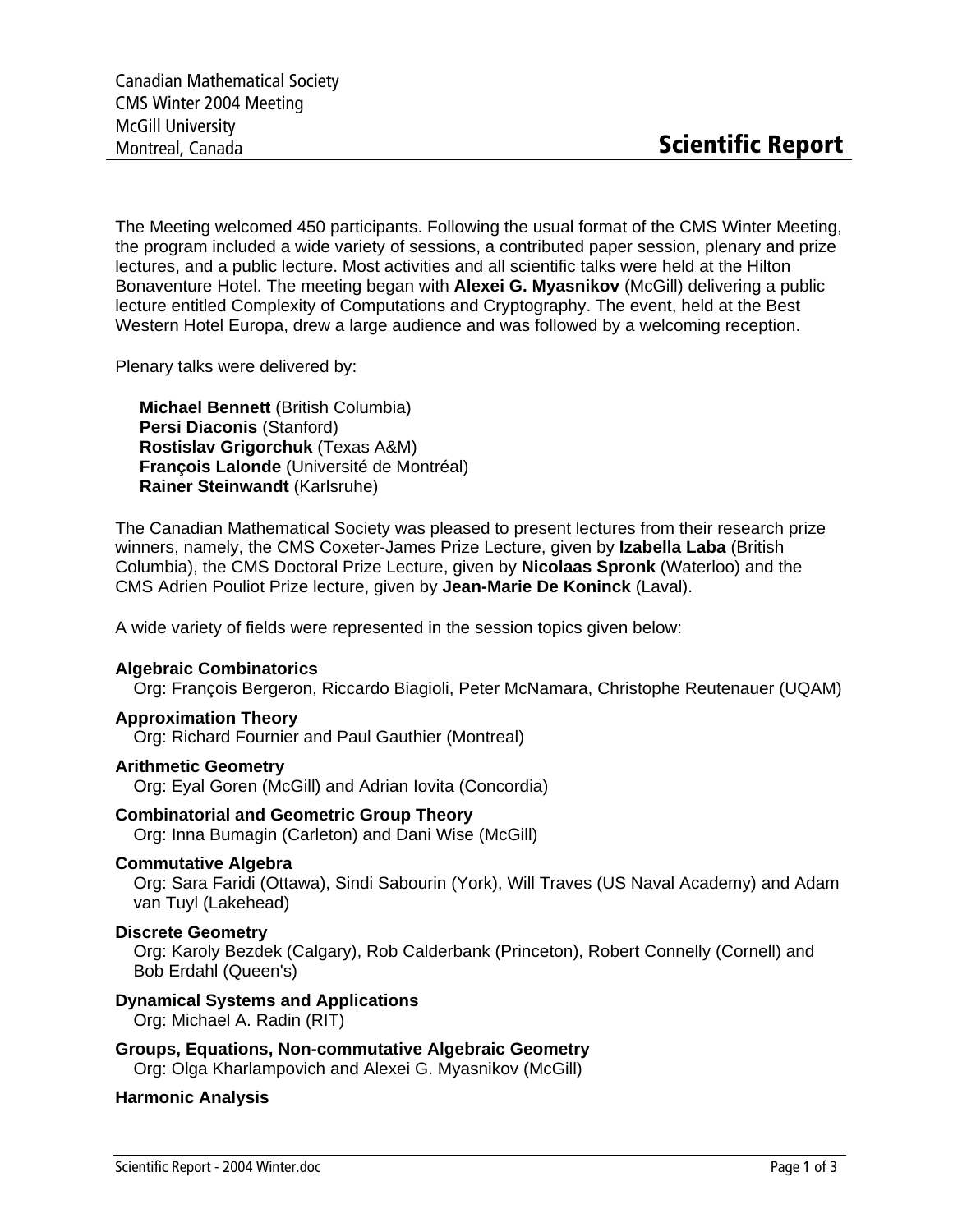Org: Galia Dafni (Concordia)

## **History of Mathematics**

Org: Thomas Archibald (Acadia, Dibner Institute MA), Rich O'Lander (St. John's), Ron Sklar (St. John's) and Alexei Volkov (UQAM)

## **Interactions between Algebra and Computer Science**

Org: Olga Kharlampovich (McGill), Alexei G. Myasnikov (McGill), Vladimir Shpilrain (CUNY)

## **Mathematical Methods in Statistics**

Org: Russell Steele, Alain Vandal and David Wolfson (McGill)

## **Mathematics for Future Teachers**

Org: Leo Jonker (Queen's)

## **Number Theory**

Org: Chantal David (Concordia) and Andrew Granville (Montreal)

## **Special Structures in Differential Geometry**

Org: Gordon Craig (Bishop's) and Spiro Karigiannis (McMaster)

## **Universal Algebra and Complexity**

Org: Jennifer Hyndman (UNBC), Benoit Larose (Concordia) and Denis Therien (McGill)

Contributed papers session was organized by William G. Brown (McGill).

Support from the following was gratefully acknowledged:

McGill University, Provost McGill University, Dean of Science McGill University, Department of Mathematics and Statistics Centre de recherches mathématiques CRM, Analysis Laboratory The Fields Institute for Research in Mathematical Sciences **MITACS** Pacific Institute for the Mathematical Sciences